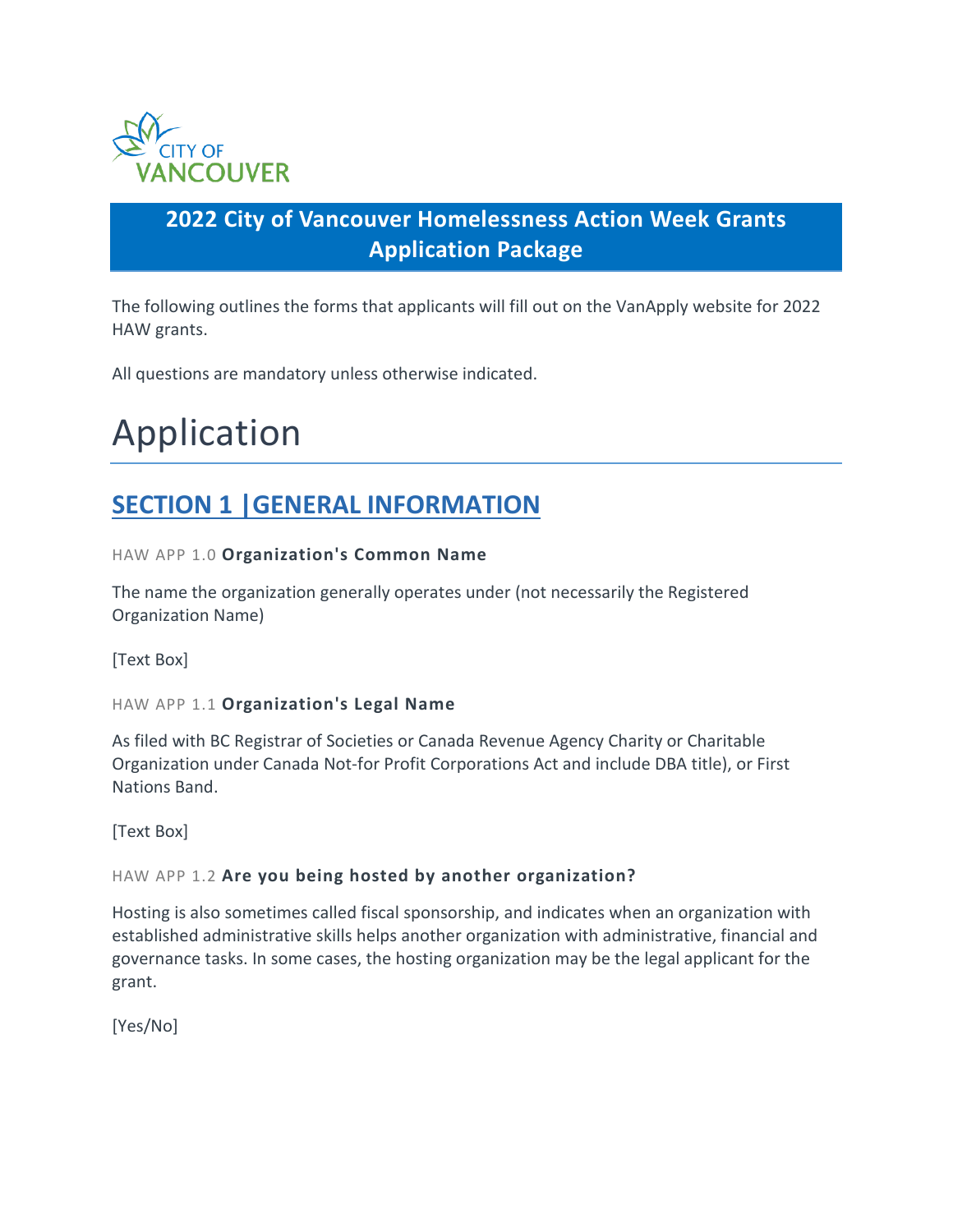HAW APP 1.3 **Main Contact for This Grant Application** 

- First name [Text Box]
- Last name [Text Box]
- Title [Text Box]
- Telephone [Text Box]
- Email [Text Box]

HAW App 1.4 **Project Title**

[Text Box]

HAW App 1.5 **Requested Funding Amount – Up to \$3,000**

[Text Box]

## HAW App 1.6 **Consent to Communication**

I consent to receiving emails and other communications from the City of Vancouver about grants and other updates, and information about Homelessness Services initiatives. I understand that I may unsubscribe from the City's email list at any time by clicking the unsubscribe link that will appear at the bottom of each email.

[I consent/ I do not consent]

# **SECTION 2 | ORGANIZATIONAL PROFILE**

HAW App 2.0 **Has your organization received funding from a HAW Grant in the past?**

[Yes/No]

HAW App 2.1 **What years did your organization receive a HAW Grant** *(if Yes to HAW App.20)?*

[List of years]

# HAW App 2.1a **Has your organization submitted a Final Evaluation Report for previous HAW grants** *(if applicable)***?**

Note: Applications will not be considered if Final Evaluation Reports for previous HAW grants have not been completed and submitted to the relevant City of Vancouver staff. If the grant monies were for 2021, relaxations on final reporting & project wrap up will be taken into account due to the COVID-19 pandemic, as the project may still be underway.

[Yes/No]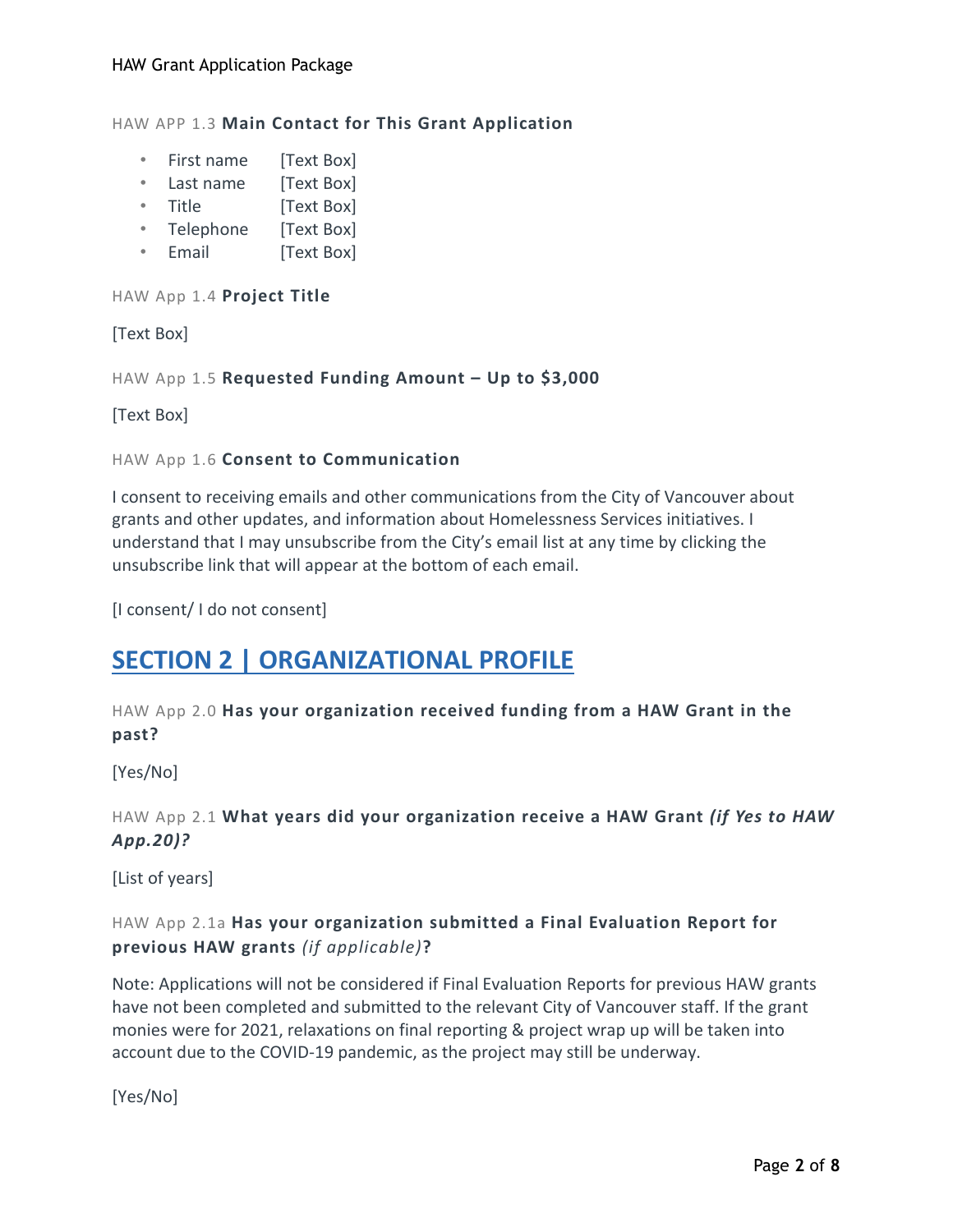HAW App 2.1b **Previous Project Information** *(if applicable)*

- Project Name [Text box]
- Amount Funded [Text box]

# HAW App 2.2 **Is your organization receiving, or have you applied for other City of Vancouver funding for this particular project?**

[Yes/No]

HAW App 2.2a **City of Vancouver Funding Information**

- City Department [Text box]
- City Contact [Text box]
- Funding Stream [Text box]
- Funded Amount [Text box]

# **SECTION 3 | 2022 PROJECT DESCRIPTION**

## HAW App 3.0 **Organization History**

Please provide a brief history and description of your organization, including the types of services, programs and activities that it provides.

[Text Box]

HAW App 3.1 **Project Title**

[Text box]

HAW App 3.2 **Project Description**

Describe the proposed project and its purpose, including how your primary population group(s) will be impacted, the community gap/need your project addresses and the intended positive impact your project will have on the community it serves.

[Text Box]

## HAW App 3.2a **Augment and Enhance**

Please describe how this project will augment and enhance the work your organization does to support individuals experiencing homelessness or at risk of experiencing homelessness in Vancouver.

[Text Box]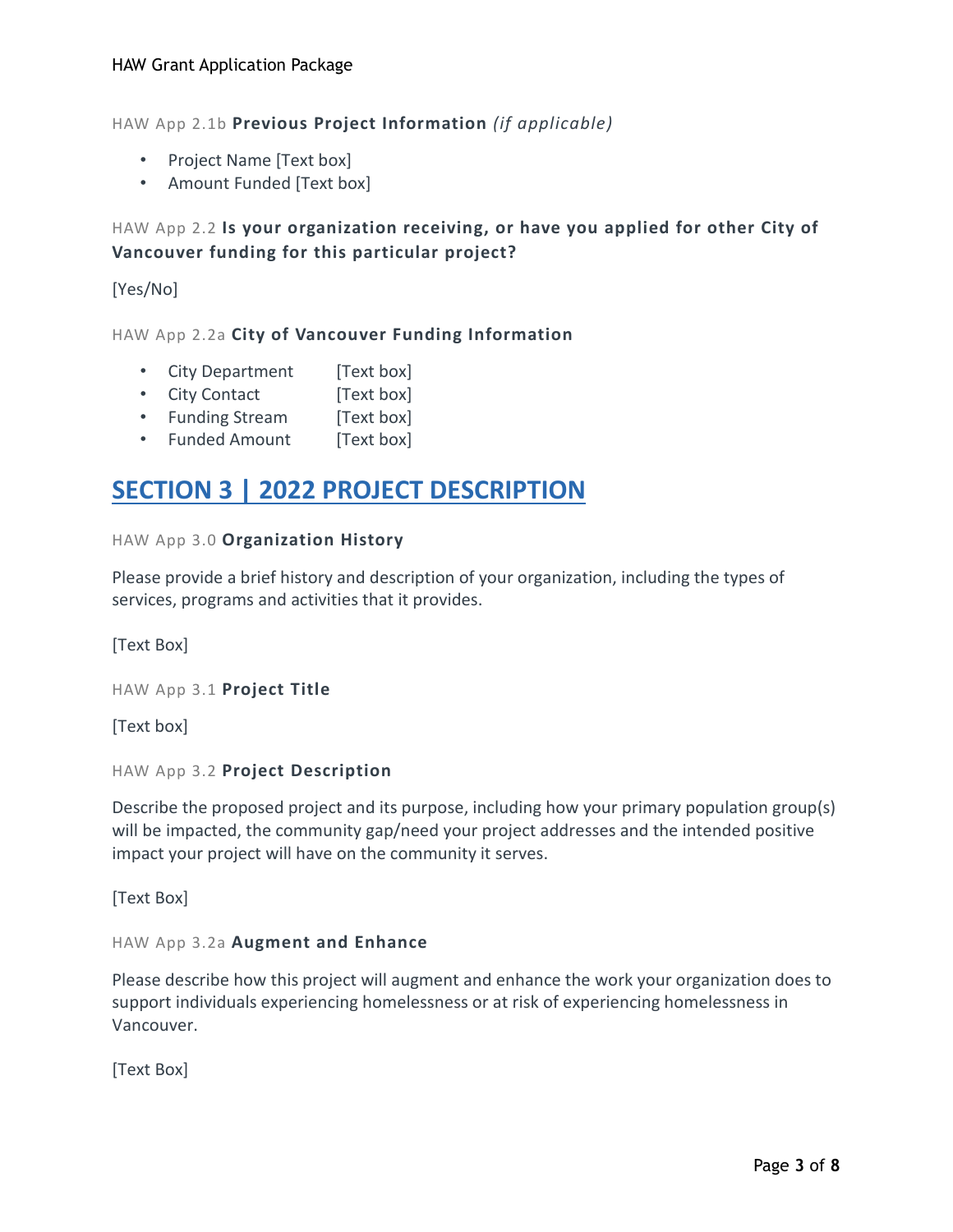## HAW Grant Application Package

## HAW App 3.3 **Project Timelines**

Please describe the timelines of the proposed activities including:

- When do you expect to plan and prepare your event or project?
- What date(s) will your event or project occur?

## [Text Box]

## HAW App 3.3a **When do you expect to submit your final report?**

\*\*This is required as part of funding\*\*

## [Date box]

## HAW App 3.4 **Project Deliverables**

List in point form the deliverables you intend to measure to show the success of your project in your final report. Examples of things to include:

- Opportunity to serve vulnerable populations
- Understanding the needs of those experiencing homelessness
- Positive impacts of participating organizations (connection with other service agencies, enhancing sense of community, understanding the needs of those experiencing homelessness).
- You may also want to include deliverables and expected outputs such as:
- Number of information workshops delivered;
- Number and demographics of guests accessing services number of nutritious meals served, etc.

[Text box]

*[Continued on next page]*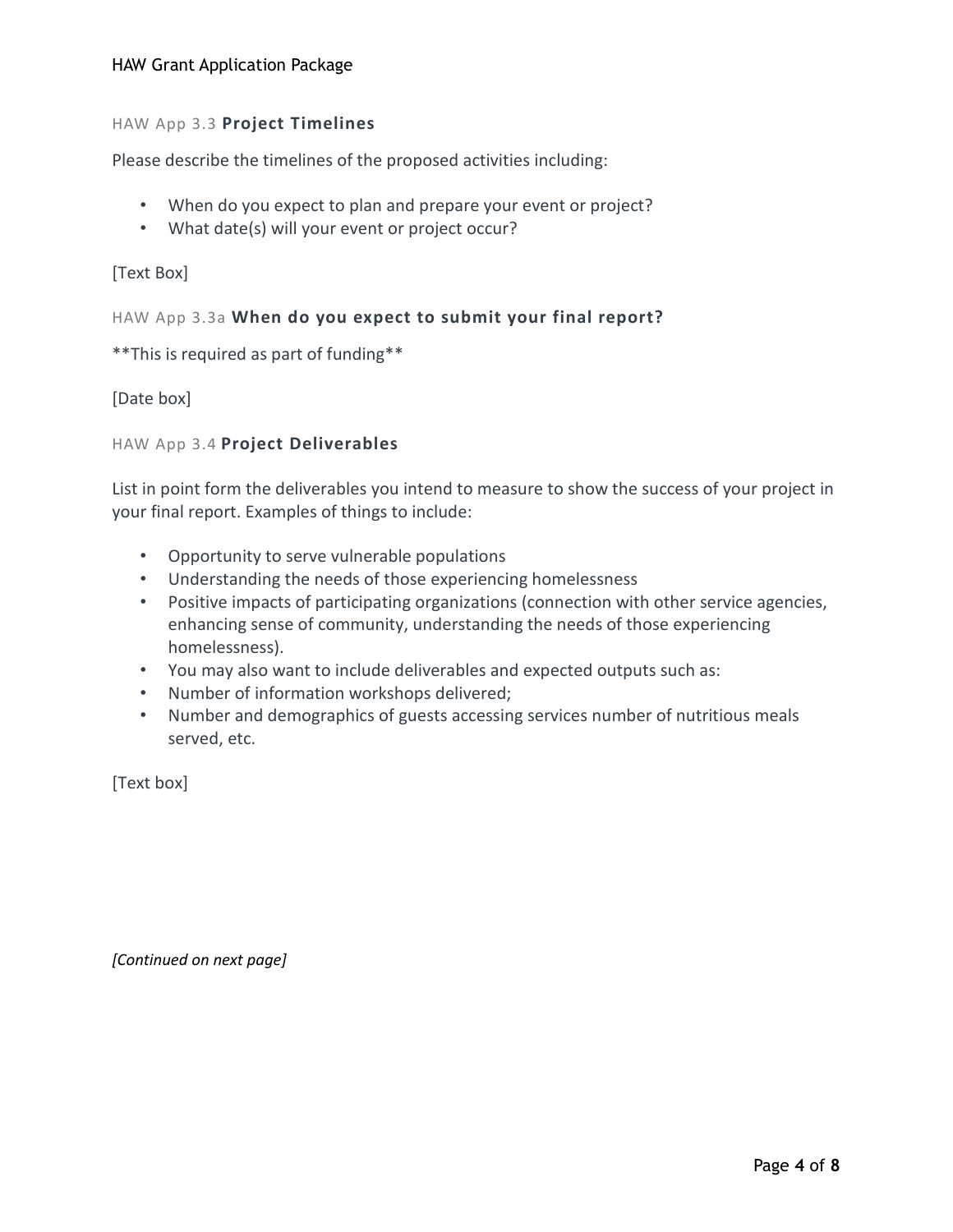# **SECTION 4 | NUMBER AND DEMOGRAPHICS OF PARTICIPANTS**

## HAW App 4.1 **Project Neighbourhood**

Please select the geographic neighbourhood(s) of Vancouver that your project intends to serve.



- Arbutus-Ridge
- Downtown
- Dunbar-Southlands
- **Fairview**
- Grandview-Woodland
- Hastings-Sunrise
- Kensington-Cedar Cottage
- Kerrisdale
- Killarney
- Kitsilano
- Marpole
- Mount Pleasant
- Oakridge

[Check all that apply]

- Renfrew-Collingwood
- **Riley Park**
- **Shaughnessy**
- South Cambie
- **Strathcona**
- **Sunset**
- Victoria-Fraserview
- West End
- West Point Grey
- All neighbouhoods
- Other subareas (including DTES, Chinatown, etc.)

# HAW App 4.2 **Please provide the number of individuals who are anticipated to access or benefit from this project**

Note: if you anticipate that a person will participate more than once in the same project activity, count that person only once.

- Anticipated number of individuals impacts by grant in the coming year [Text box]
- Percentage of those individuals who are living in Vancouver [Text box]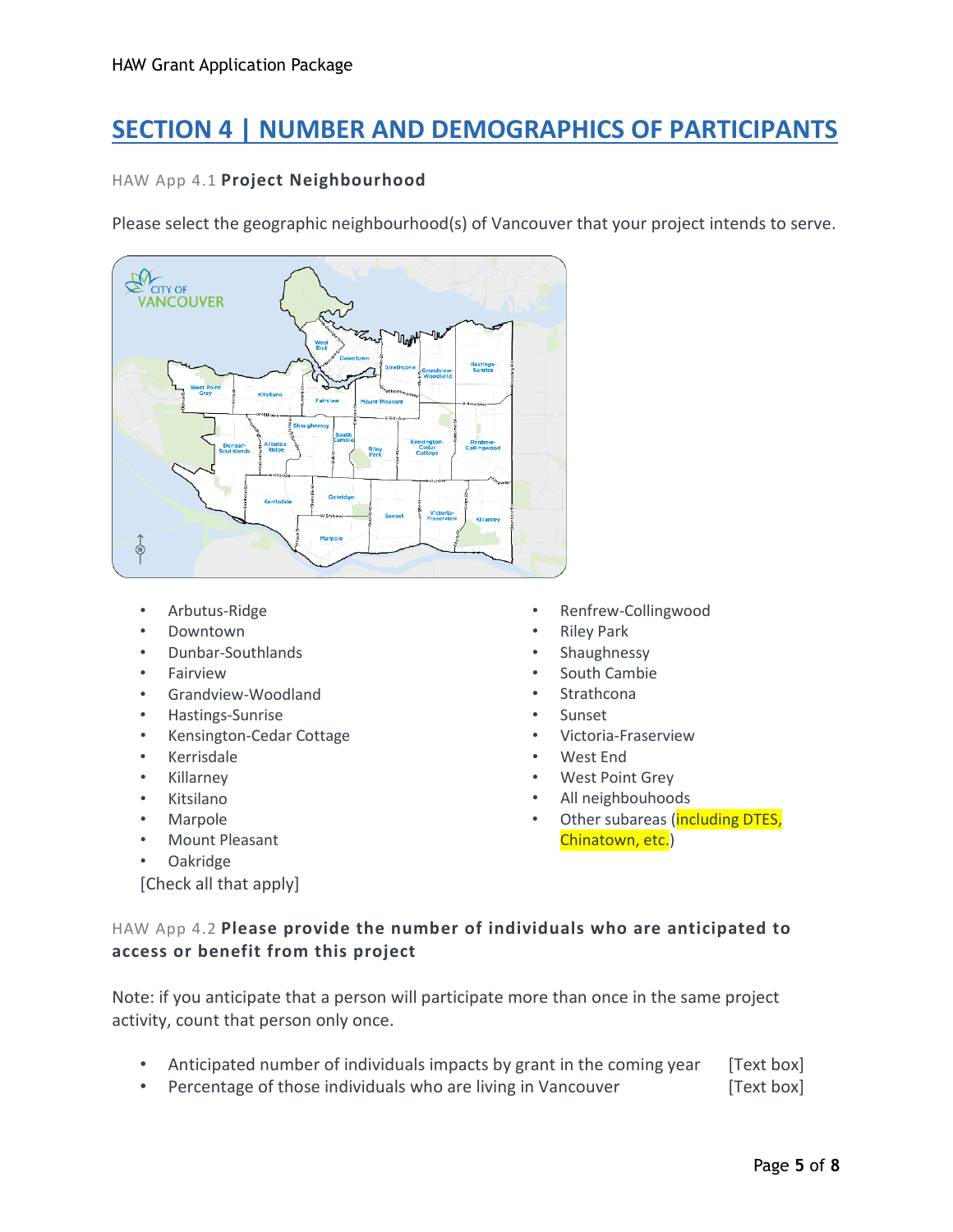#### HAW App 4.3 **Groups this project intends to serve and/or engage**

The next question asks about the individuals your project intends to support and explores the intersections of race, gender, income and other factors to help us understand the population(s) that you intend to serve. This information will be used for aggregated statistical purposes only, and will not be used to report out on any one project.

To the best of your ability, please describe the groups this project intends to serve and/or engage.

*For example, seniors, youth, families, people who identify as Indigenous, people who identify as Black, people whose first language is not English, etc. Please provide as much information as needed in order to show how the population(s) your project will serve are positioned based on their intersecting identities of race, gender, income and other factors.*

[Text box]

# **SECTION 5 | EQUITY & PARTNERSHIPS**

HAW App 5.1 **Equity**

In July 2021, City of Vancouver adopted an **Equity [Framework](https://council.vancouver.ca/20210720/documents/p1.pdf)** to address systemic racism and to reduce barriers for those who have historically experienced the most exclusion, violence and harm.

This framework is an internal document that will shape how the City, as an employer and policymaker, provides additional supports for equity-seeking groups in order to advance fair conditions for all people. For more information about the City's approach, we invite you to read more about the many steps that the City of Vancouver is taking to address racism and inequality here: **<https://vancouver.ca/people-programs/equity-diversity-inclusion.aspx>**

Equity recognizes that people are positioned differently in our communities, based on their intersecting identities such as race, class, gender, gender expression and sexual orientation, ability, immigration, among others. City policies and practices disproportionately impact communities that are situated within these intersections. Therefore, equity seeks to remove barriers embedded in our policies and practices and provide appropriate resources and supports needed for each community to prosper.

With the development of these guiding equity principles, our grant programs will be increasingly aligned with them to better support groups that have traditionally been excluded.

**Please describe how your project's target population, and if applicable, any equity-seeking groups, will be served by the project**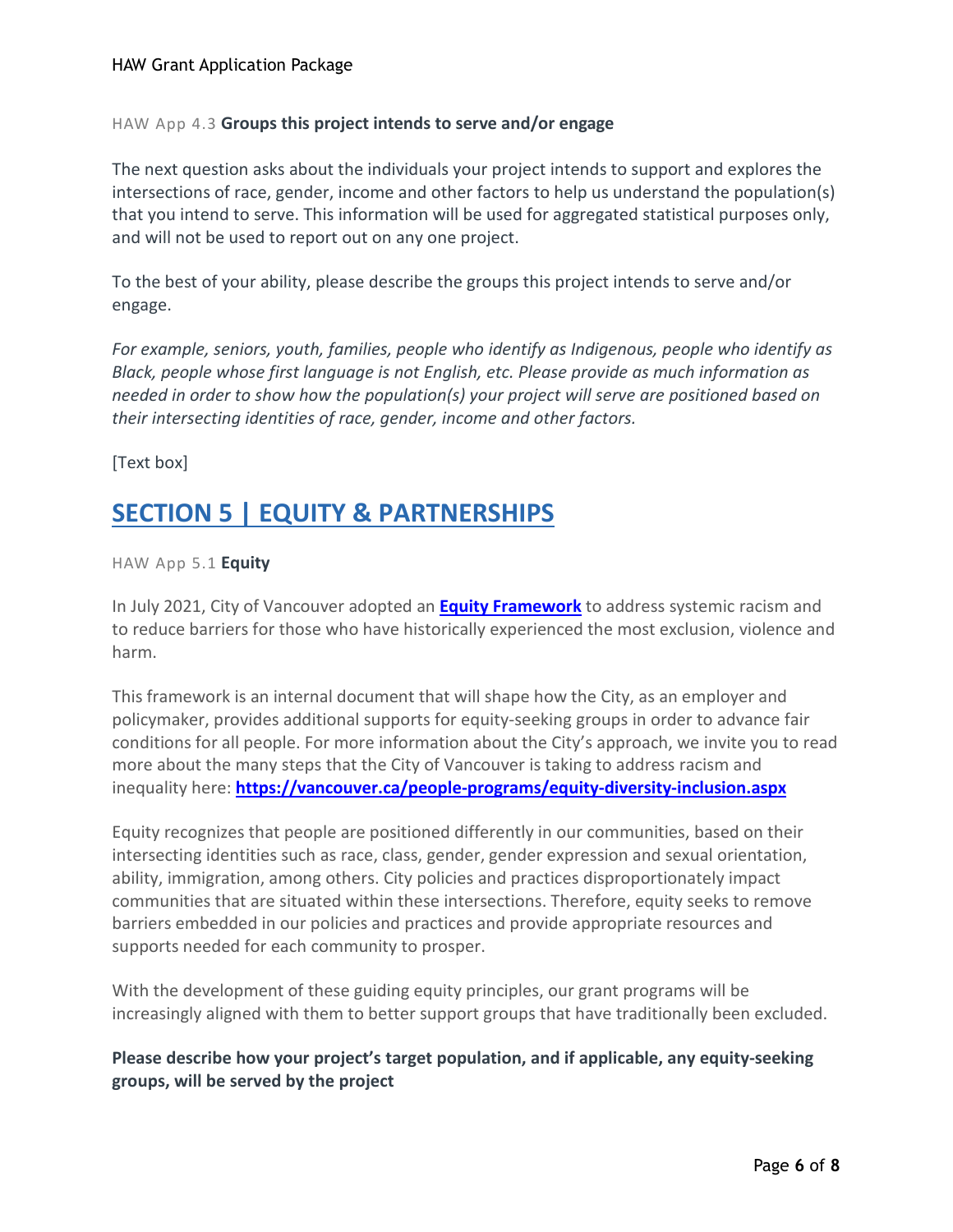This could include how you identify and address any disparities, such as the racial and gender diversity of your leadership and staff, or how you apply equity principles when designing your projects or programs, or when engaging with equity seeking groups.

# [Text box]

# HAW App 5.2 **Partnerships**

Describe how you have worked or will work with the community and other organizations in the planning and development of this project and how these or other partners will be involved in the delivery of the project and/or its evaluation.

Indicate which partners you have already approached and received a commitment from. If an organization is specified below, please make sure that initial engagement with that organization has already occurred.

*Projects will be evaluated, in part by how your organization and project demonstrate strong partnerships or ability to leverage new partnerships with this project. Priority may be given to proposals that demonstrate a strong level of partnership with a range of key local stakeholders.*

[Text box]

# HAW App 5.3 **Impacts of COVID-19 (Optional)**

If your organization has been impacted by the COVID-19 pandemic, please describe how. (Optional)

Something you might want to share include: how your organization has adapted its services, any increases/decreases in demand, impact on revenue and expenses, impact on staff and volunteers, or specific impacts on the population you serve.

[Text box]